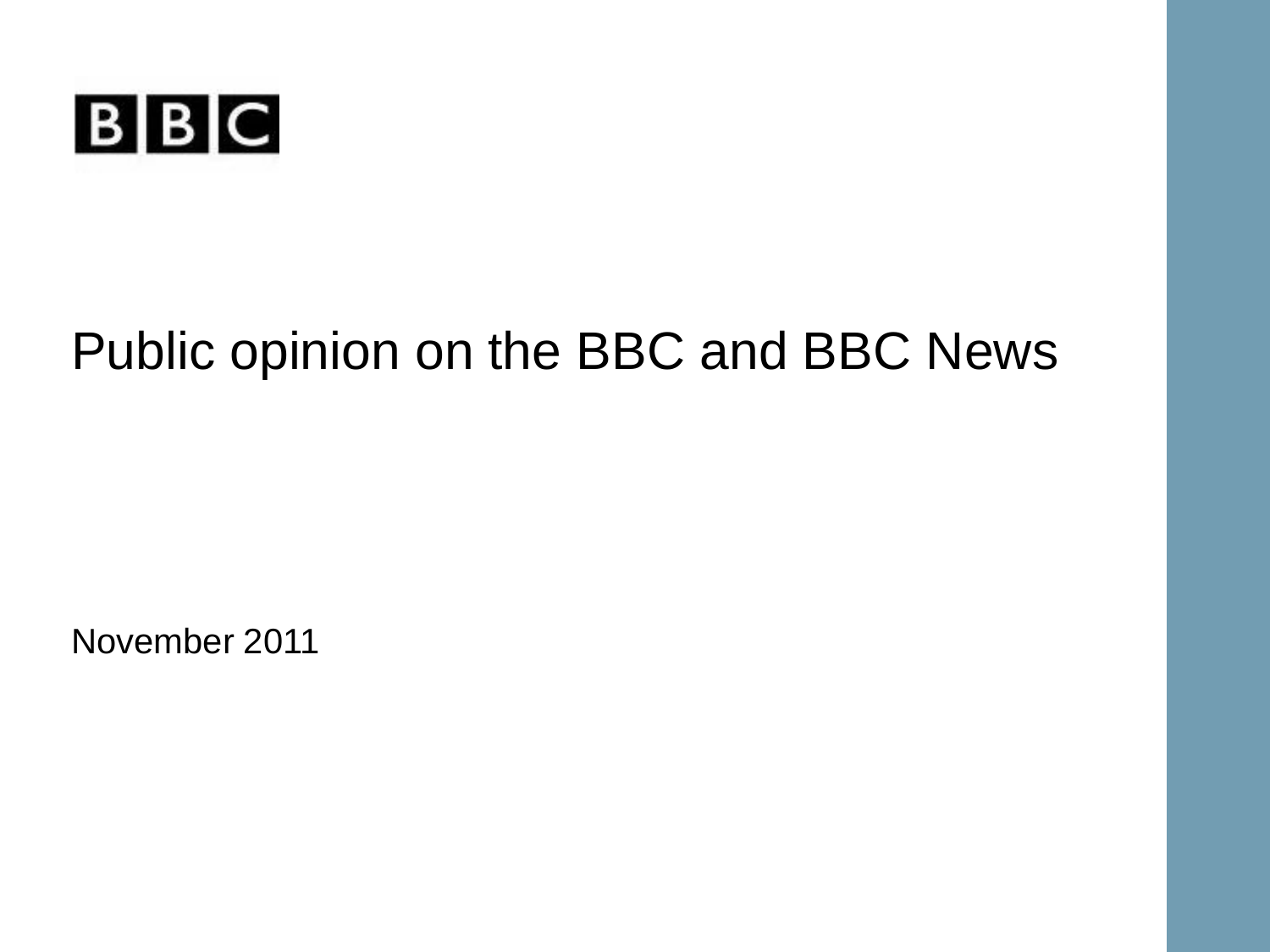Accuracy and impartiality

Range of perspectives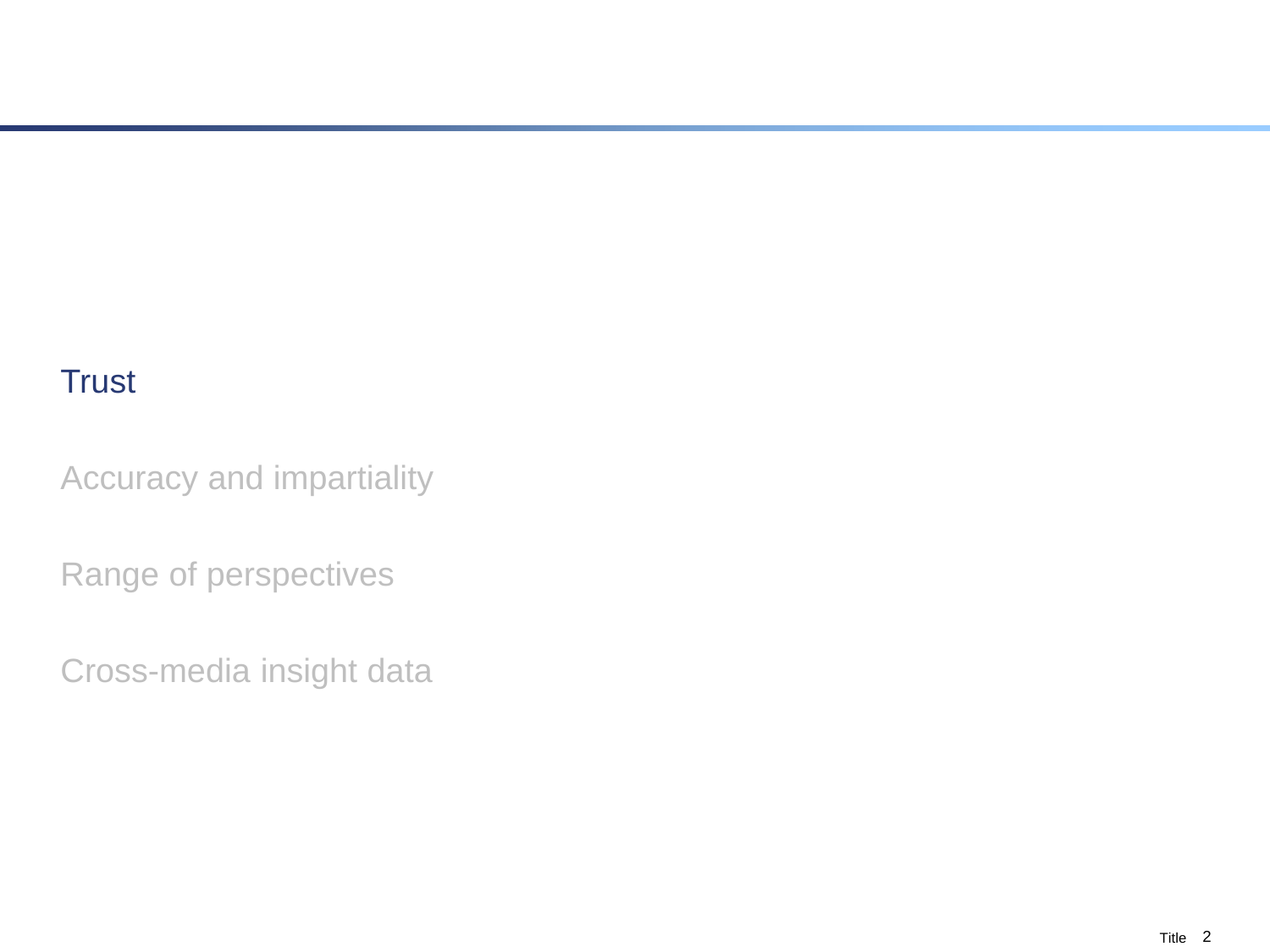**People have high expectations of the BBC in terms of impartiality, internal plurality and providing for all. They also have higher expectations of the BBC in terms of its behaviour than they do of other broadcasters** 



To what extent do you agree or disagree with:

 $\Box$  Don't know  $\Box$  Strongly disagree  $\Box$  Tend to disagree  $\Box$  Neither agree nor disagree  $\Box$  Tend to agree  $\Box$  Strongly agree

Question: \*Using this scale, please say the extent to which you agree or disagree with the following statements [statements as per chart]

Question: +How much do you agree or disagree with the statement 'BBC programmes should have higher standards of morality, values and behaviour than those of other broadcasters'

Source: \*Ipsos MORI for the BBC, 1,024 UK adults 15+, August 2010. +Ipsos MORI for the BBC, 2,206 UK adults 16+, 2009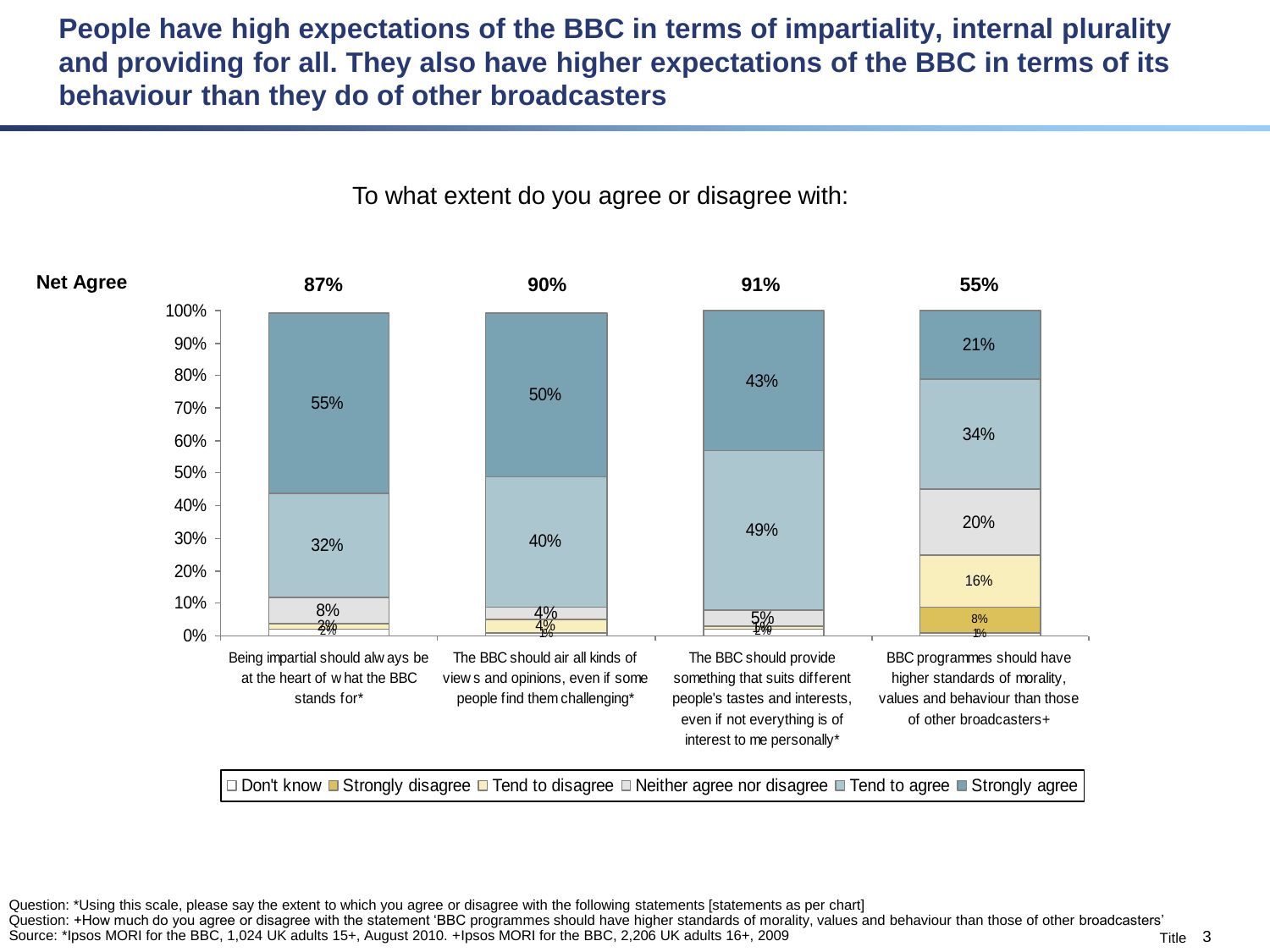# **Accuracy, being up to date and trustworthiness are the most important factors that influence people's choice of news provider**

To what extent, if at all, do the following qualities influence your choice of news provider?



% saying 'a great deal'

Title 4 Question: To what extent, if at all, do the following qualities influence your choice of news provider? Scale of: 'A great deal', 'A fair amount', 'Not very much', 'Not at all', 'Don't know'. % saying 'a great deal' Source: OLR for the BBC, 4,639 UK adults 18+, February 2010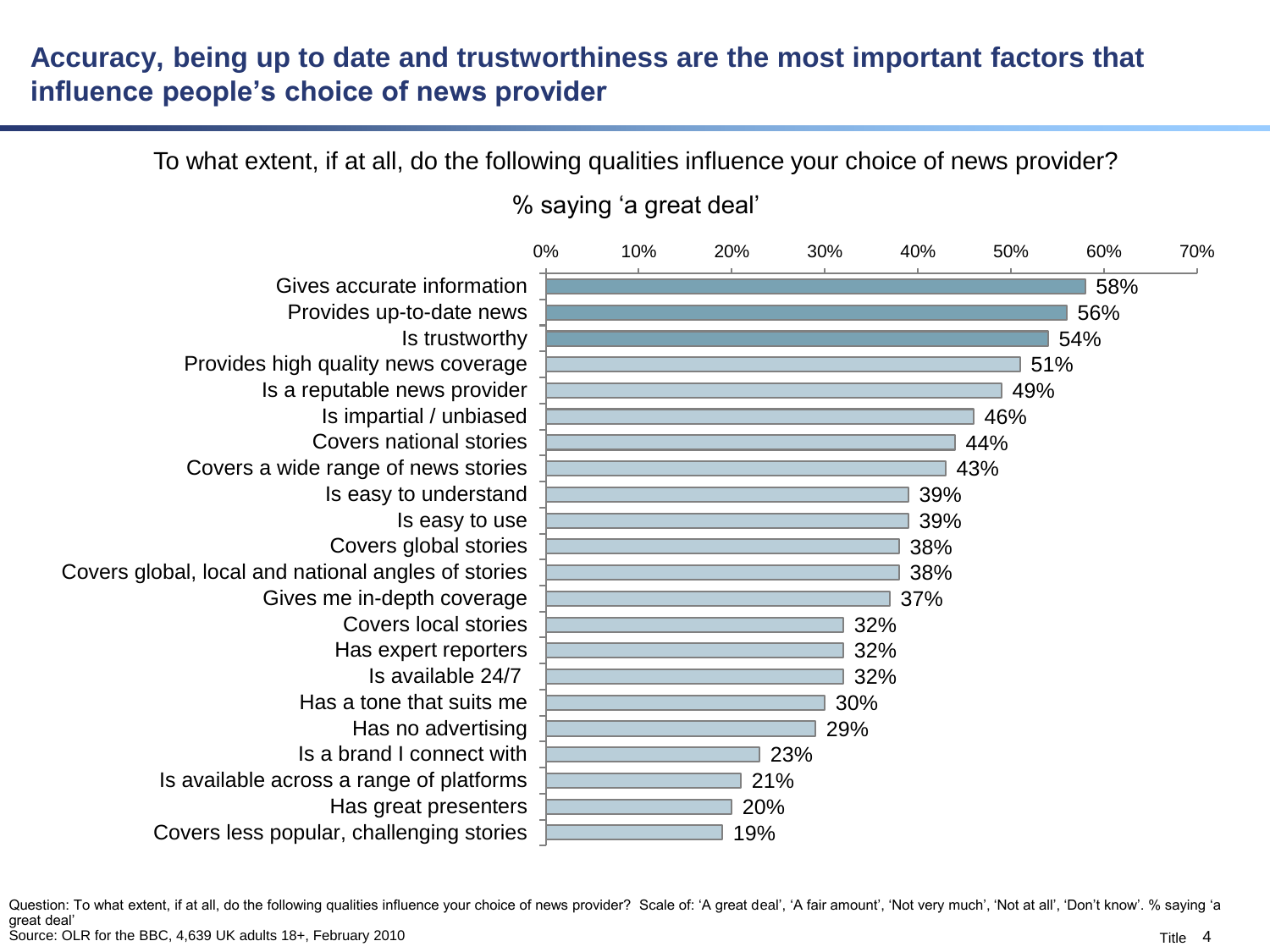#### **The BBC is the source of news that people trust the most**



Question: Of all the news sources (TV broadcaster, radio, newspaper, magazine or website), which one source, if any, do you trust the most? Open-ended Source; Ipsos MORI for the BBC, UK adults 16+ who follow the news (977), November 2011. Newspaper titles include the Sunday editions

#### Title 5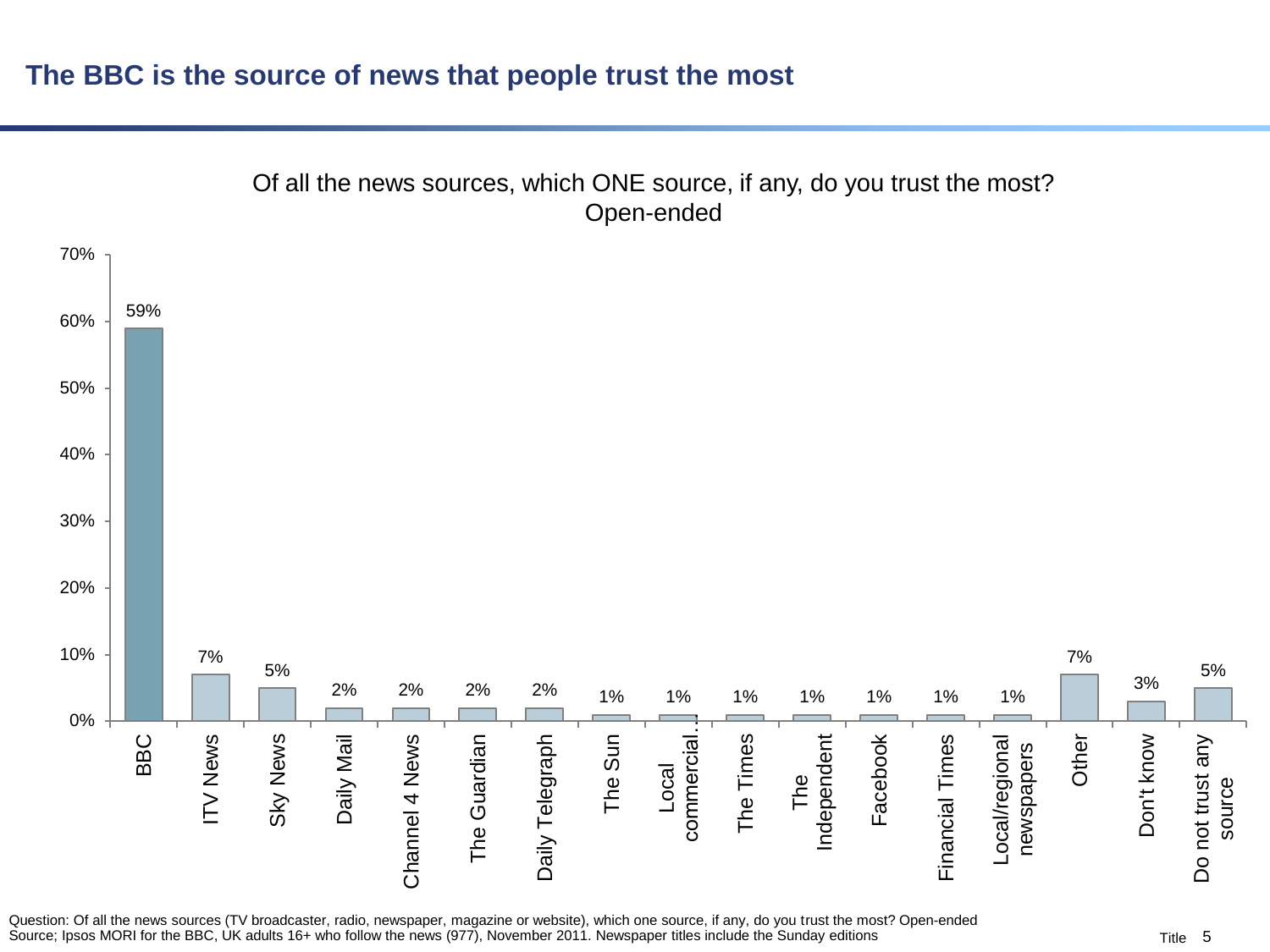# **When those who trust the BBC the most for news are asked why, they cite the accuracy and impartiality of coverage most often**

# Why do you trust [ ] the most for news? Open-ended question AMONG THOSE WHO TRUST THE BBC THE MOST FOR NEWS

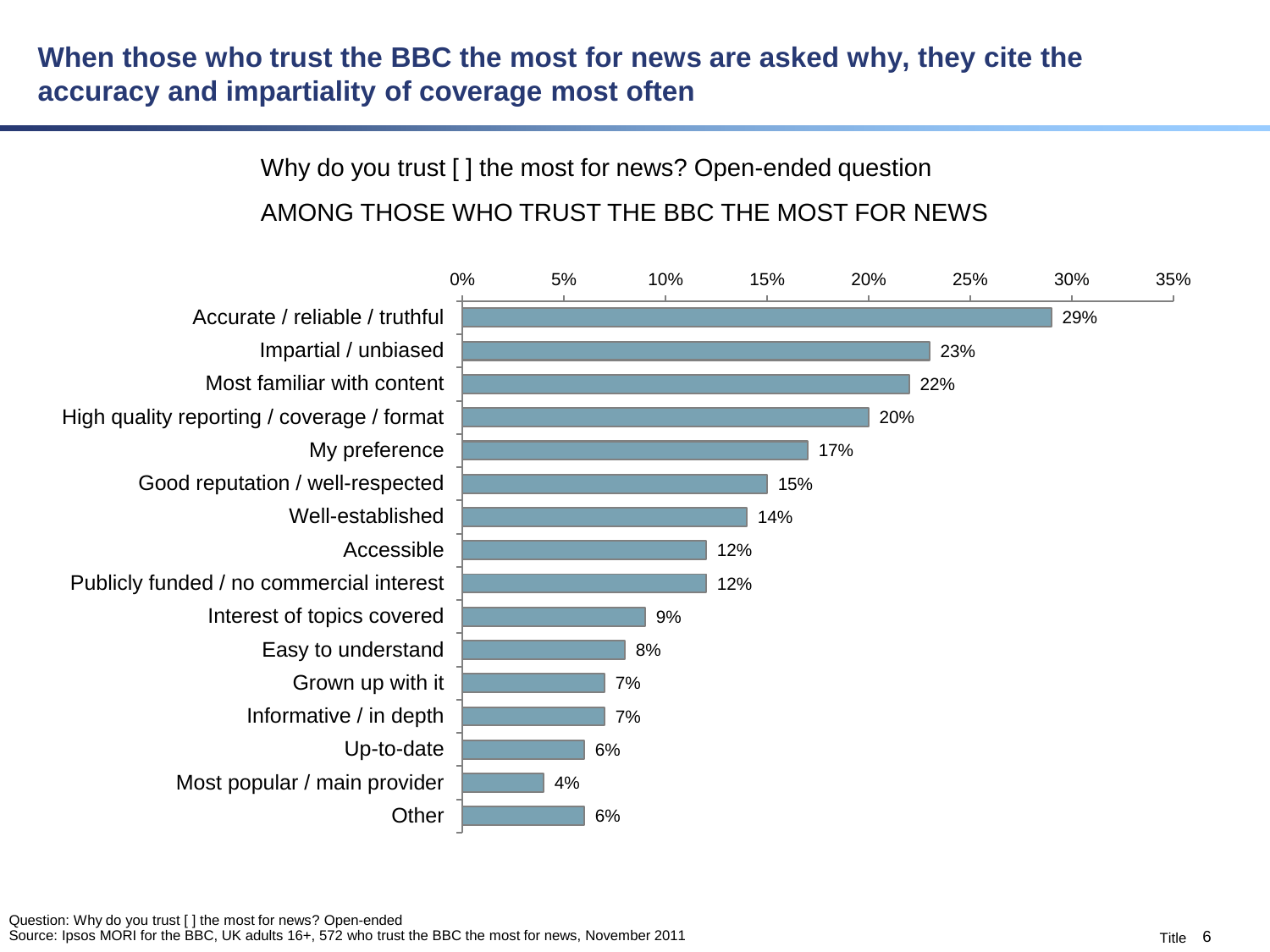**Comparing the reasons why the BBC and other providers are trusted most for news, accuracy, impartiality, reputation, public funding and being long-standing appear more important as reasons why the BBC is most trusted for news**



This slide is a visual presentation of the data:

- Those reasons cited proportionately more as a reason for trusting BBC news the most are in the blue circle
- Those reasons cited proportionately more as a reason for trusting other providers the most are in the yellow circle
- Reasons where there was no significant difference in the proportion of citations for the BBC and other providers are in the central green circle

Source: Ipsos MORI for the BBC, UK adults 16+, 572 who trust the BBC the most for news, 262 who trust non-BBC providers the most for news, November 2011 All significance testing at the 95% level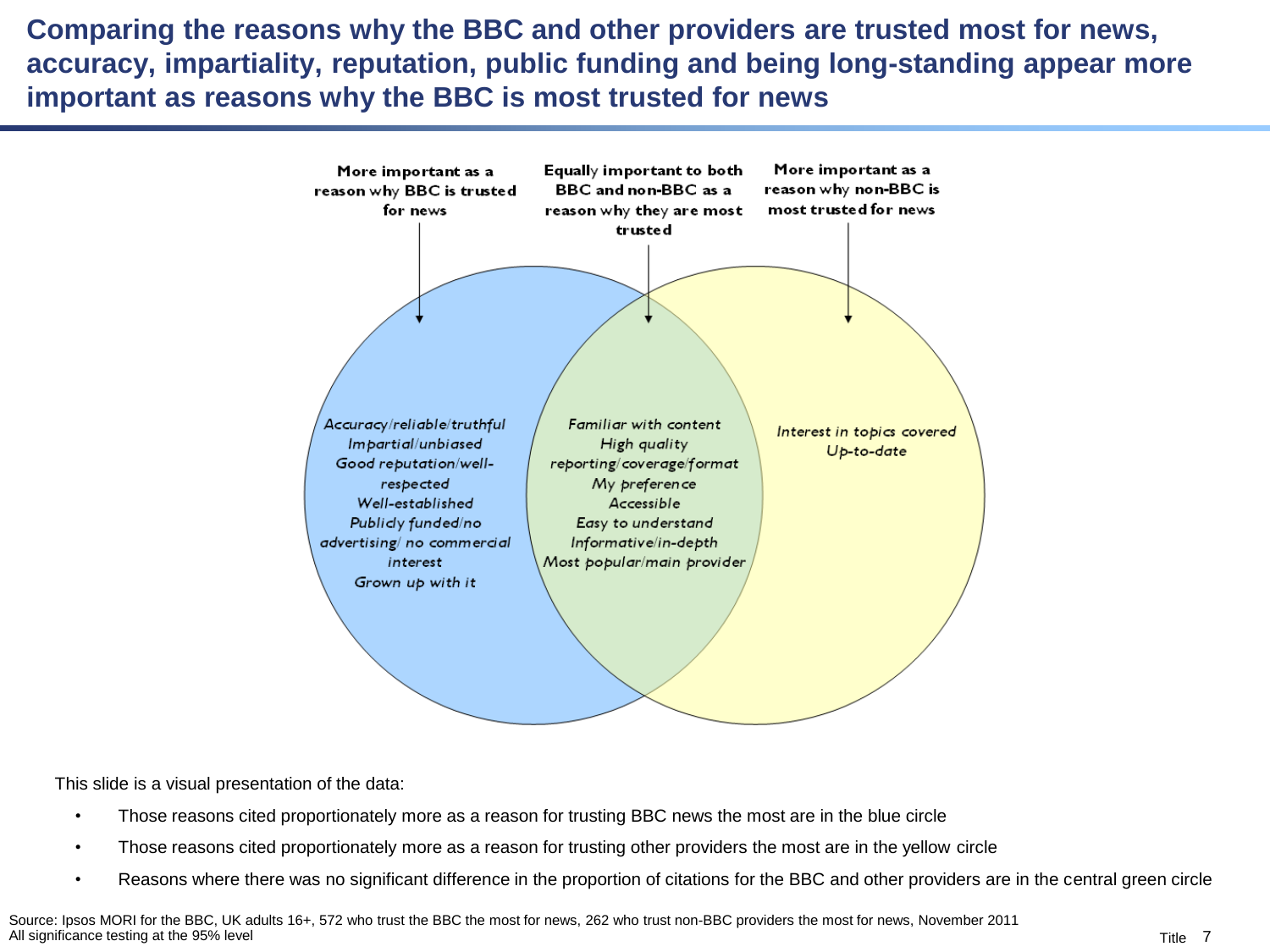- In addition to asking people who trust the BBC the most for news, the reasons for this (see previous slide), a drivers analysis was also undertaken to try to understand further what characteristics drive trust in BBC news
- For the drivers analysis, all respondents were asked :

*To what extent do you trust [INSERT SOURCE - BBC] as a source of news? Please give your answer on a scale of one to ten where one means you do not trust it at all and ten means you trust it a great deal*

• They were also asked how applicable they thought the following statements were in relation to BBC News on a scale of 1 (doesn't apply at all) to 10 (totally applicable):

*I am going to read out a list of phrases that might be used to describe BBC News coverage. For each phrase, I'd like you to tell me how much you personally think that the phrase applies to BBC News coverage. Please give your answer on a scale of one to ten where 1 means you think the phrase does not apply at all and 10 means you think that the phrase is totally applicable.* 

#### *BBC News* (randomised)

- is impartial and unbiased
- reports the news accurately
- is trustworthy
- is funded by the public
- has no commercial interest
- is regulated and accountable
- admits when it has got something wrong
- takes the time to verify its sources/the story
- is the first to break the news
- has reporters/presenters I like
- has expert presenters / reporters
- reports live at the scene of the event as it happens
- has reporters all over the UK and the world
- has news coverage I like to watch
- does not sensationalise the news
- shows a range of different perspectives on a story
- provides in-depth coverage
- is open and transparent about itself as an organisation
- holds powerful people to account
- is not funded by advertisers

Data from survey conducted by Ipsos MORI for the BBC, UK adults 16+, 963 who follow news , November 2011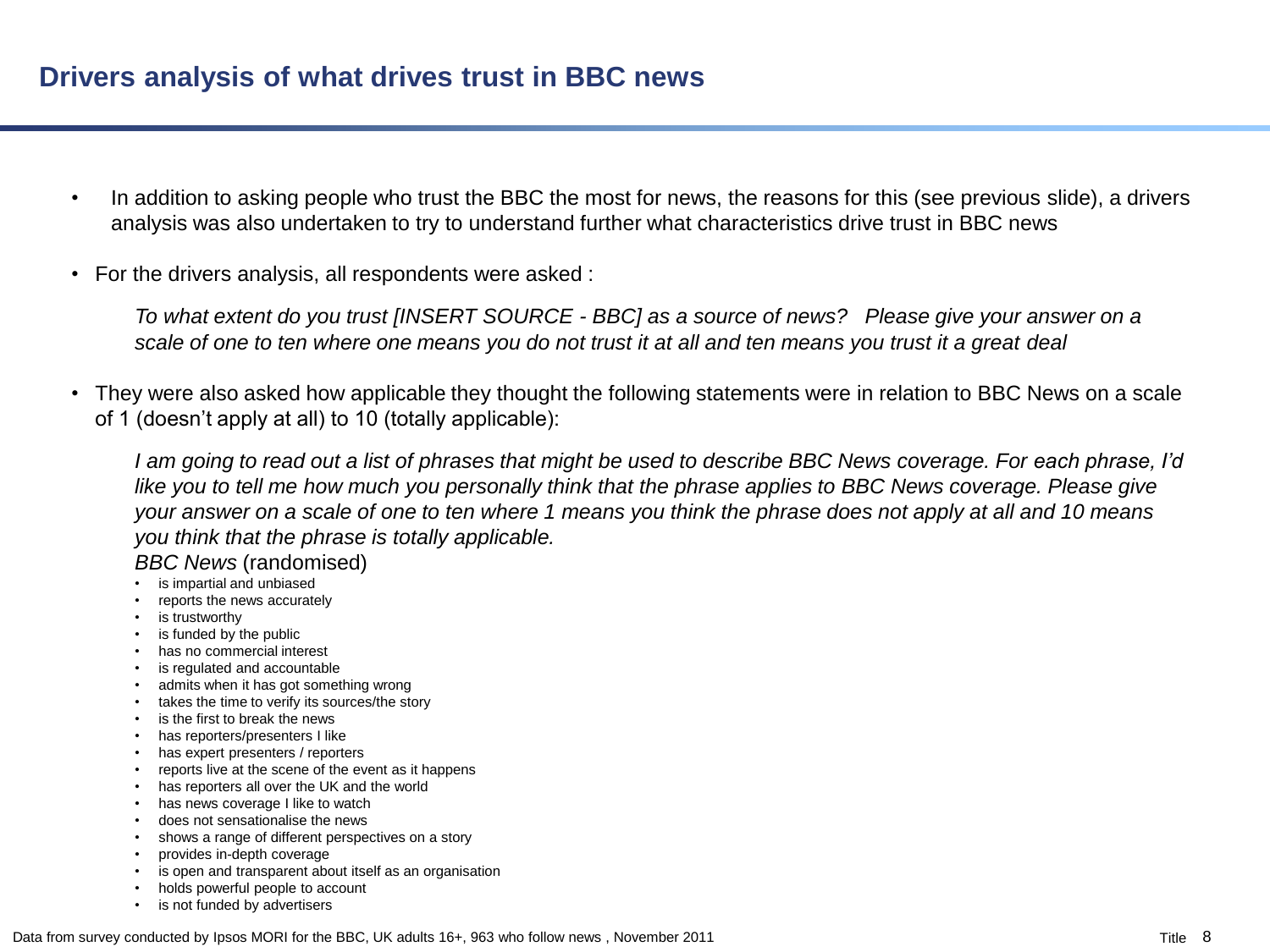- The drivers analysis showed that:
- **Reporting news accurately** is the biggest driver of trust in BBC news
- After this comes a basket of characteristics that have a bearing on levels of trust in BBC news:
	- **Appeal of coverage**: news the individual likes to watch, in-depth coverage, expert reporters, breaking the news
	- **Balance in BBC coverage**: Covering a range of perspectives, impartiality, holding the powerful to account
	- **BBC funding and governance**: regulated and accountable, not funded by advertising, admitting when mistakes are made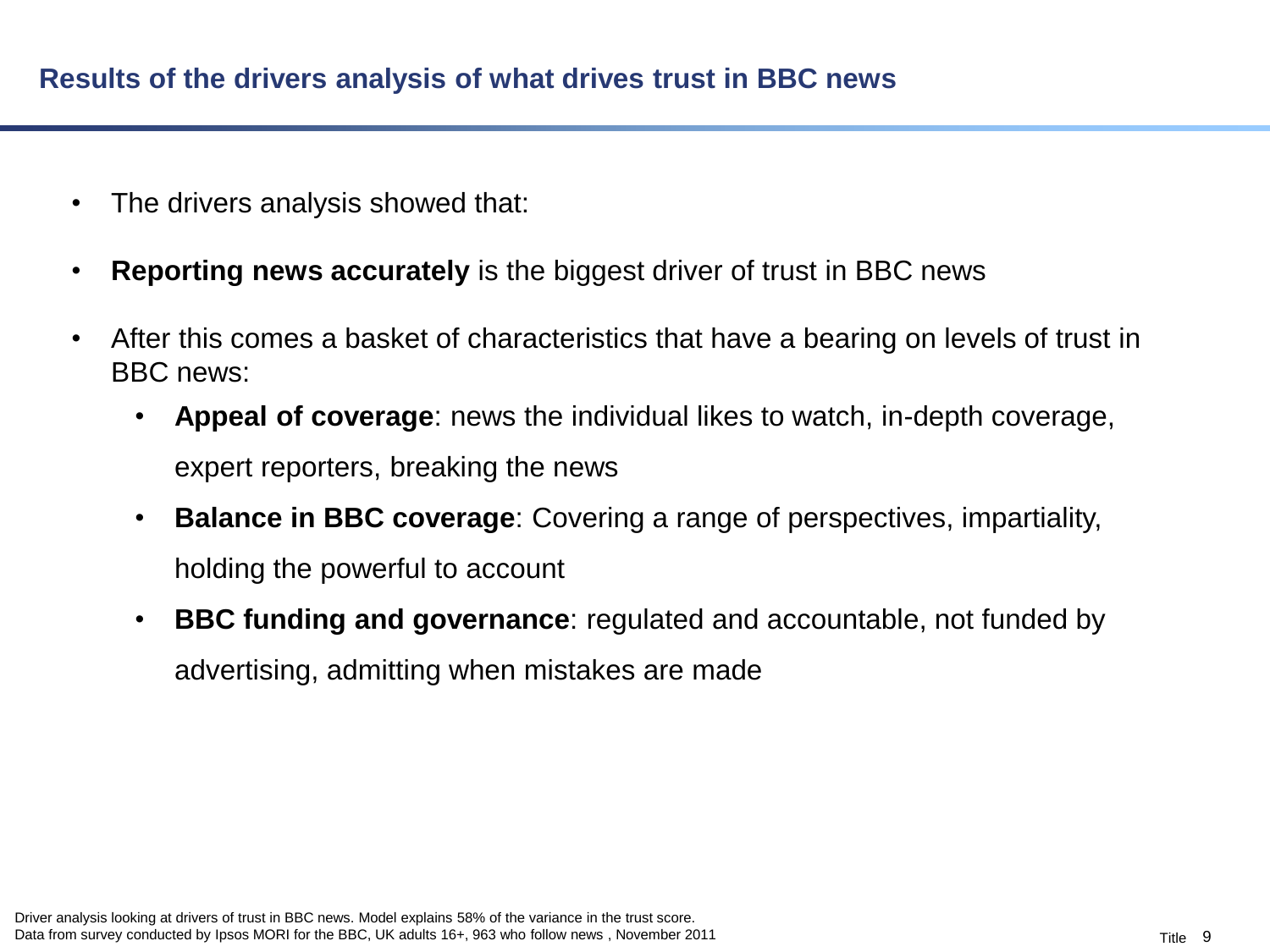# **When comparing equally a number of different news providers, BBC News is more trusted as a source of news**

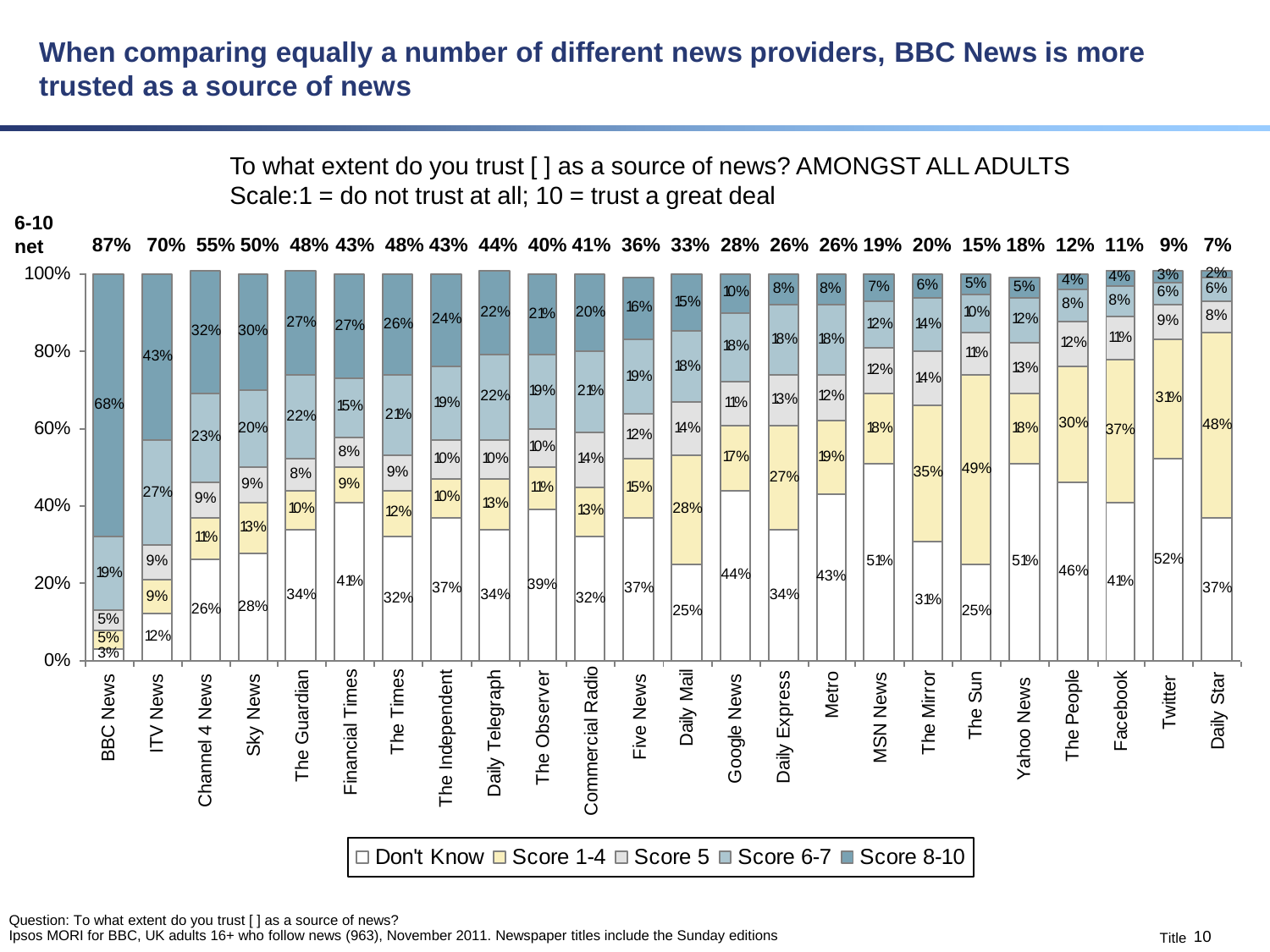# **When users of other news sources are asked to rate them on trust, they almost always rate the BBC higher than that source**



Question: To what extent do you trust [ ] as a source of news?

Ipsos MORI for BBC, UK adults 16+ who follow news (number of users per provider follows the provider name in the chart), November 2011. Insufficient sample to report on the People. Newspaper titles include the Sunday editions. Significance testing at the 95% level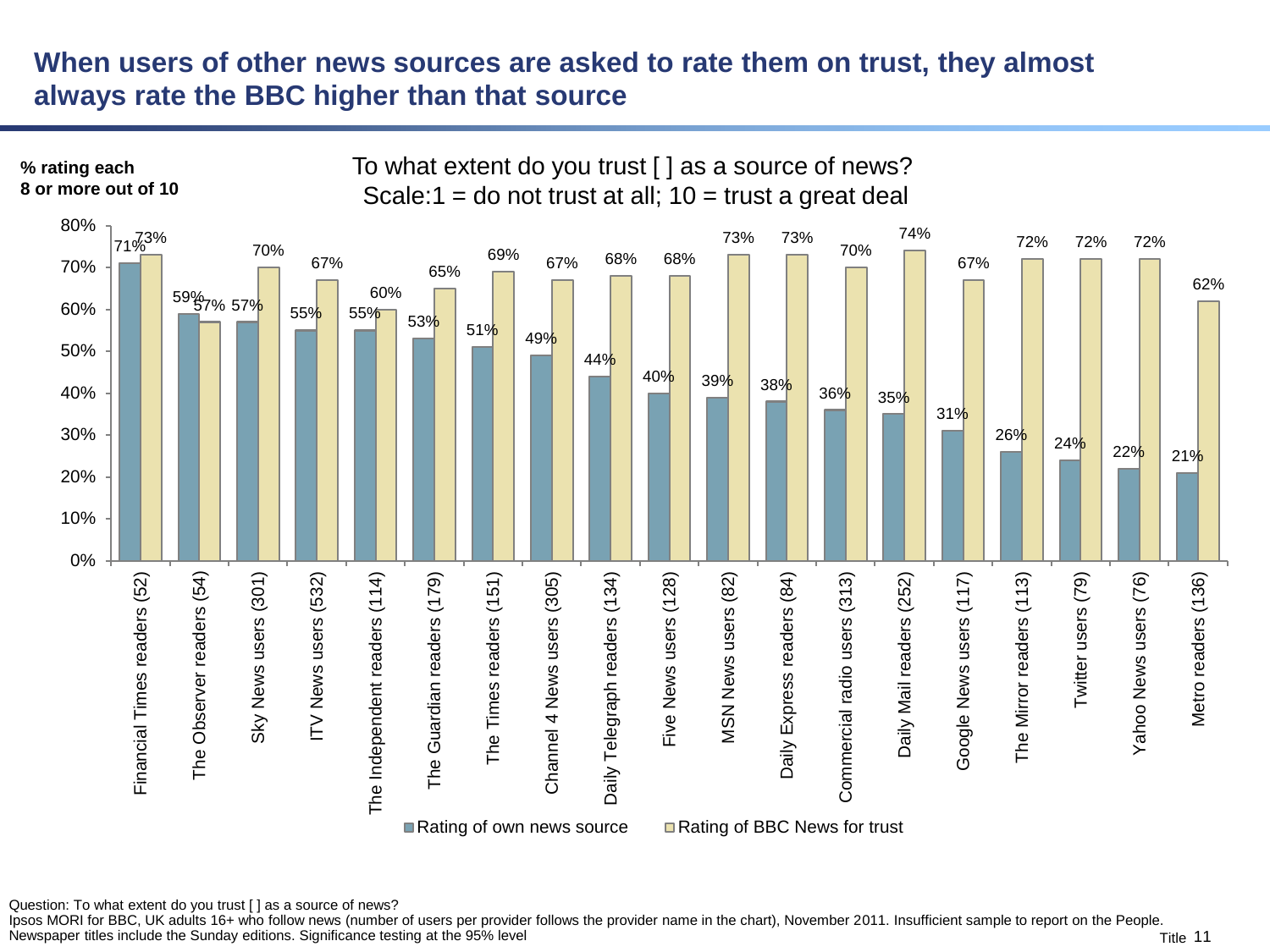# Accuracy and impartiality

Range of perspectives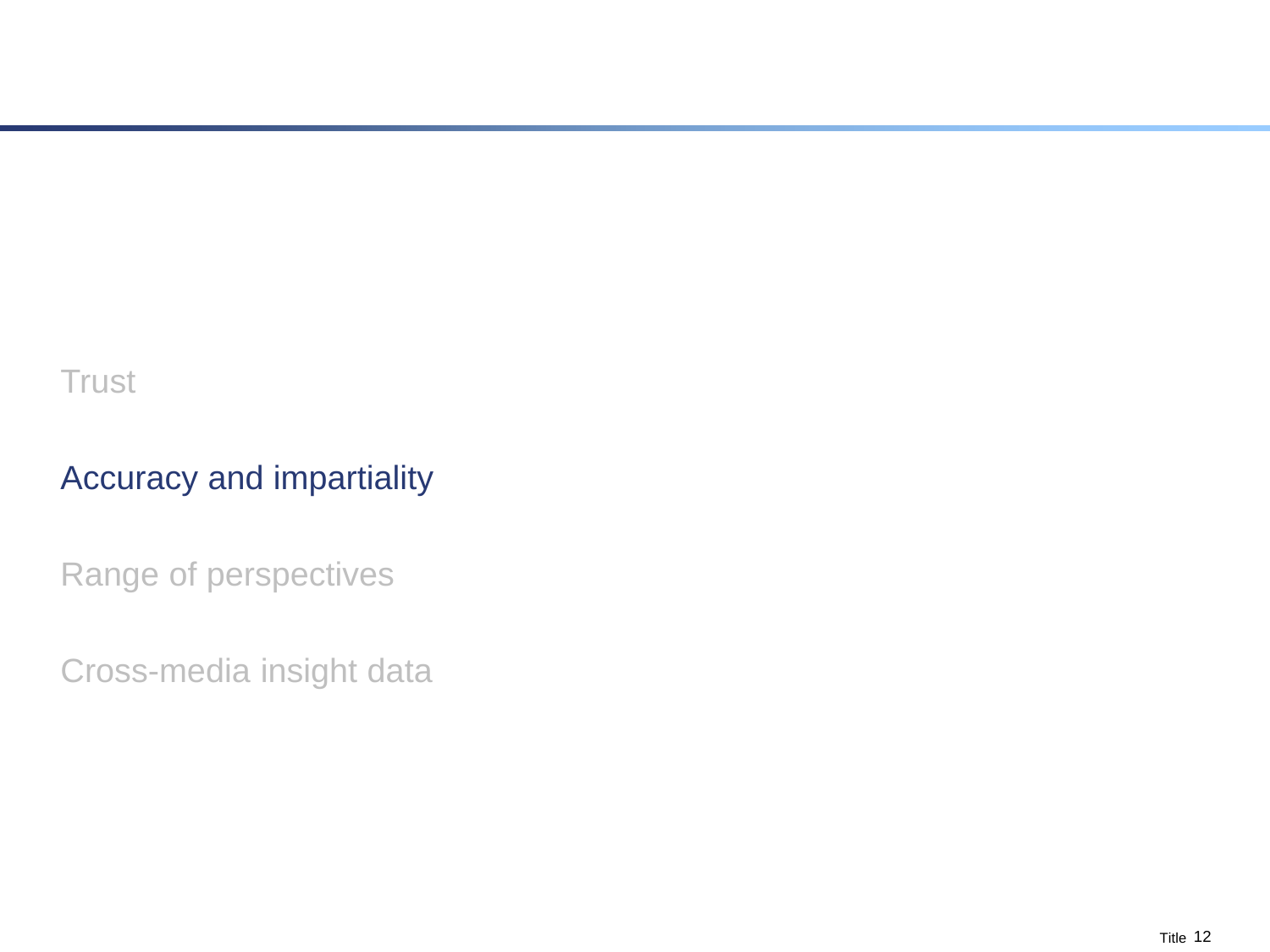# **The BBC is seen by people as the leading source to turn to for accurate and impartial coverage**



Question: Of all the sources of news below, which ONE source are you most likely to turn to if you want impartial news coverage? Question: Of all the sources of news below, which ONE source are you most likely to turn to for news that is accurate? Source: Source: Ipsos MORI for the BBC, 2,044 UK adults 15+, August 2011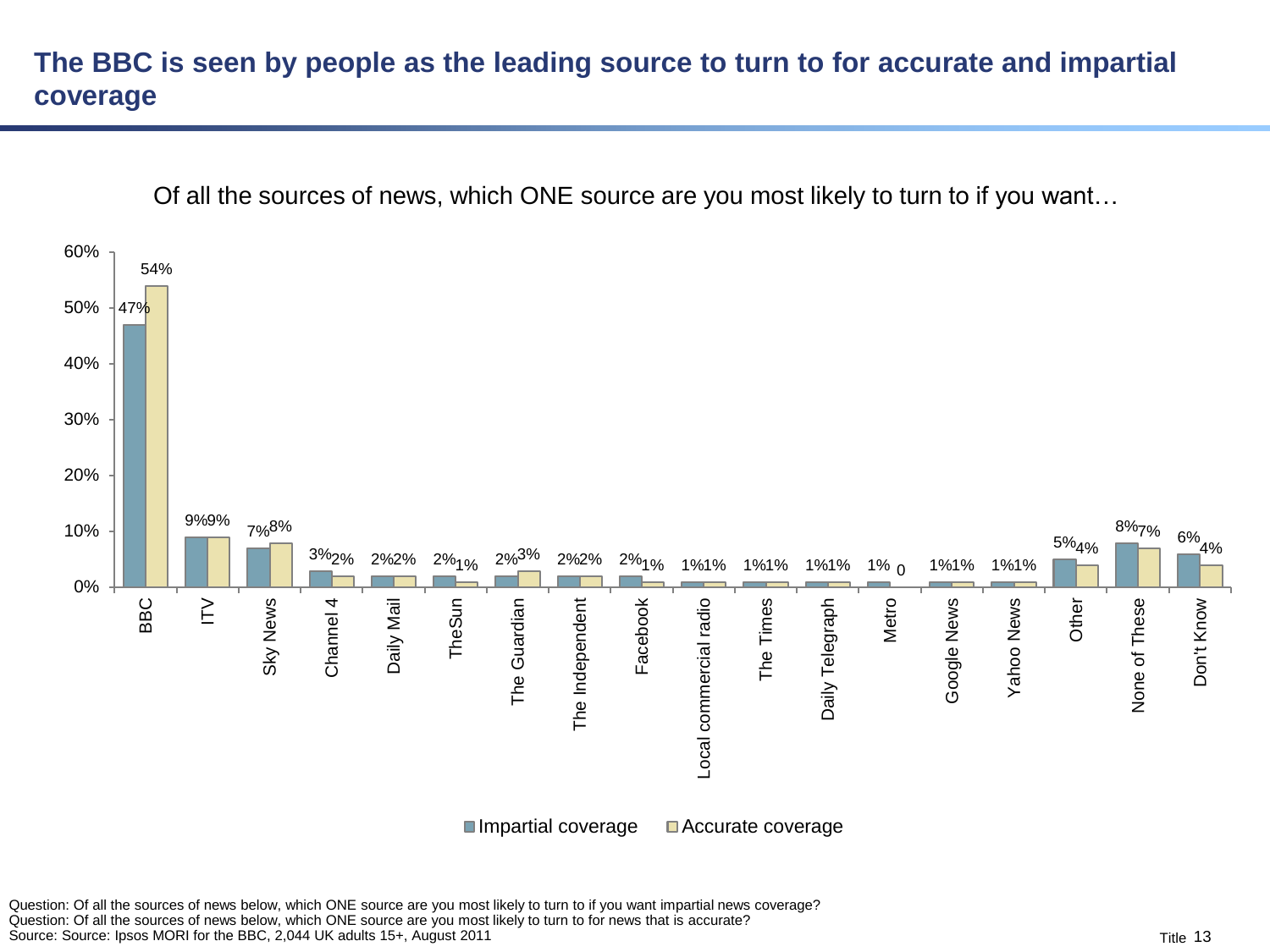## **When comparing equally a number of different news providers, people rate the BBC as the most impartial**

Using a scale of 1 to 10, where 1 is very biased and 10 is very impartial, how biased or impartial so you think each of these news sources is? AMONGST ALL ADULTS

**57% 46% 36% 30% 26% 27% 27% 25% 24% 24% 23% 16% 17% 15% 11% 13% 12% 10% 8% 9% 10% 9% 7% 6-10** 

| net  | VI 70           |            |           |          |                 |              |                                                              |                 |           |                 |            |            |           |             |            |               |                   |                   |                          |                   |                   |                   |           |
|------|-----------------|------------|-----------|----------|-----------------|--------------|--------------------------------------------------------------|-----------------|-----------|-----------------|------------|------------|-----------|-------------|------------|---------------|-------------------|-------------------|--------------------------|-------------------|-------------------|-------------------|-----------|
| 100% |                 | 19%        | 16%       | 14%      | 12%             | 11%          | 10%                                                          | 10%             | 9%        | 9%              | 8%         | 5%<br>11%  | 5%<br>11% | 5%<br>10%   | 4%<br>8%   | 4%<br>10%     | $\frac{4\%}{8\%}$ | $\frac{3\%}{6\%}$ | $\frac{3\%}{5\%}$<br>12% | $\frac{3\%}{6\%}$ | $\frac{3\%}{7\%}$ | $\frac{2\%}{7\%}$ | 3%<br>11% |
| 80%  | 32%             | 27%        | 20%       | 16%      | 13%<br>16%      | 16%          | 17%                                                          | 15%<br>16%      | 15%       | 15%<br>17%      | 15%<br>18% | 19%        | 18%       | 16%         | 15%        | 17%           | 14%<br>11%        | 13%               |                          | 13%<br>23%        | 13%<br>13%        | 13%               | 18%       |
| 60%  | 25%             |            | 21%       | 34%      | 11%             | 16%<br>16%   | 24%                                                          | 14%             | 37%       | 19%             | 18%        | 32%        | 15%       | 10%         | 38%        | 27%           |                   | 50%               | 35%                      |                   |                   | 29%               |           |
| 40%  | 19%             | 25%        | 12%       | 18%      |                 |              | 15%                                                          |                 | 21%       |                 |            |            | 51%       | 59%         |            |               | 63%               |                   |                          | 55%               | 64%               |                   | 64%       |
| 20%  | 16%<br>8%       | 14%<br>15% | 31%       | 18%      | 48%             | 41%          | 34%                                                          | 45%             | 18%       | 40%             | 41%        | 33%        |           |             | 35%        | 42%           |                   | 28%               | 45%                      |                   |                   | 49%               |           |
| 0%   |                 | ITV News   | News      | Sky News |                 |              |                                                              |                 |           |                 |            | Daily Mail |           |             |            |               |                   | The Sun           | Daily Star               | Facebook          |                   |                   | Twitter   |
|      | <b>BBC News</b> |            | Channel 4 |          | Financial Times | The Guardian | Commercial Radio                                             | The Independent | Five News | Daily Telegraph | The Times  |            | The Metro | Google News | The Mirror | Daily Express | Yahoo News        |                   |                          |                   | MSN News          | The People        |           |
|      |                 |            |           |          |                 |              | □ Don't Know ■ Score 1-4 ■ Score 5<br>■Score 6-7 ■Score 8-10 |                 |           |                 |            |            |           |             |            |               |                   |                   |                          |                   |                   |                   |           |

Question: I'm now going to show you another list of news sources. Using a scale from 1-10 where 1 is very biased and 10 is very impartial, how biased or impartial do you think each of the following news sources is?

Source: Ipsos MORI for BBC, 2,044 UK adults 15+, August 2011. Newspaper titles include the Sunday editions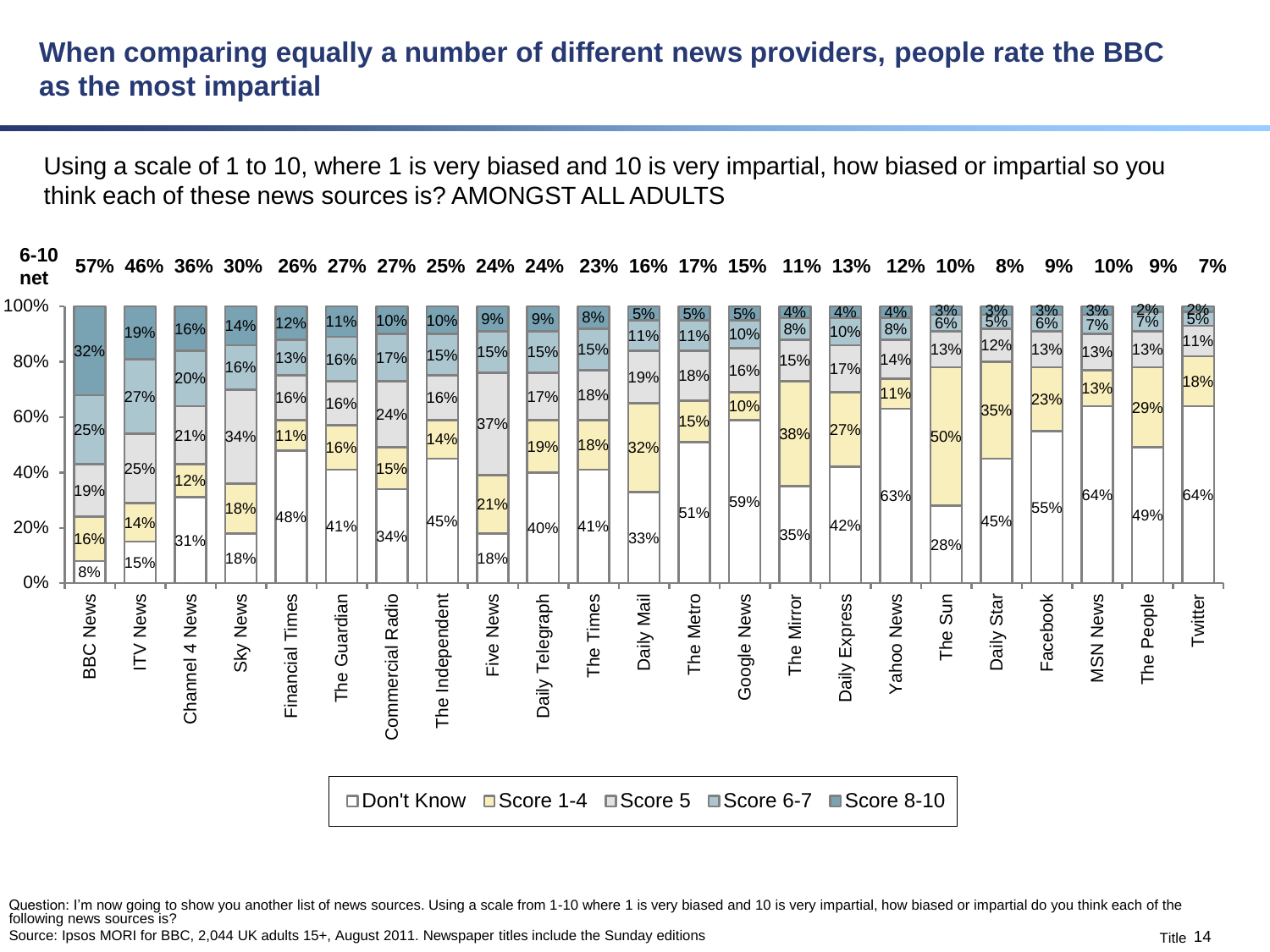Accuracy and impartiality

# Range of perspectives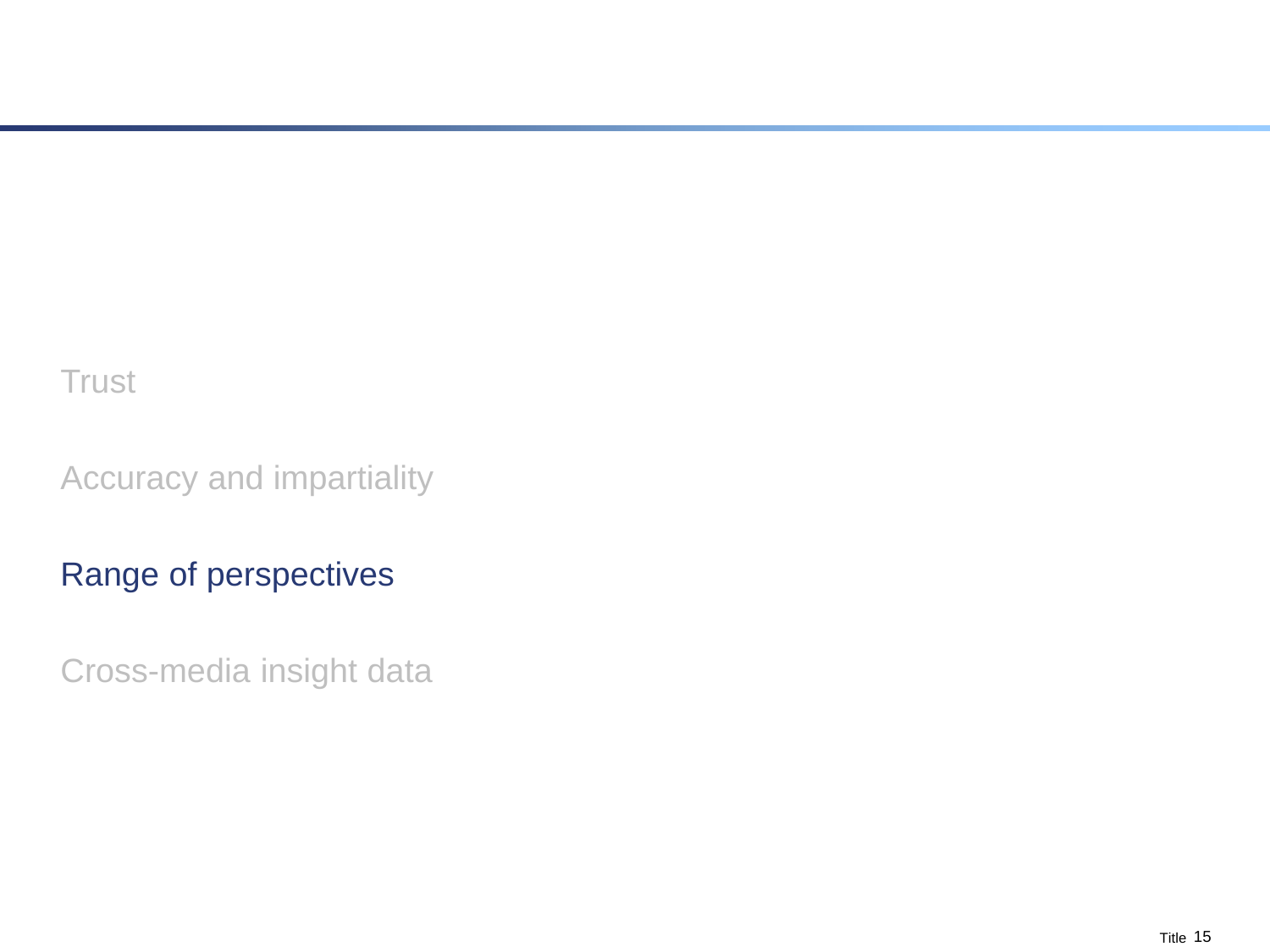## **The BBC leads in terms of the proportion of the UK public overall who think it shows a range of perspectives when reporting a news story**



□ Don't know ■ Strongly disagree ■ Tend to disagree ■ Neither agree nor disagree ■ Tend to agree ■ Strongly agree

Question: To what extent do you agree or disagree with the following statement: [Provider] shows a range of perspectives when reporting on a news story Source: ICM for BBC, 1,003 GB adults 18+, November 2011. Newspaper titles include the Sunday editions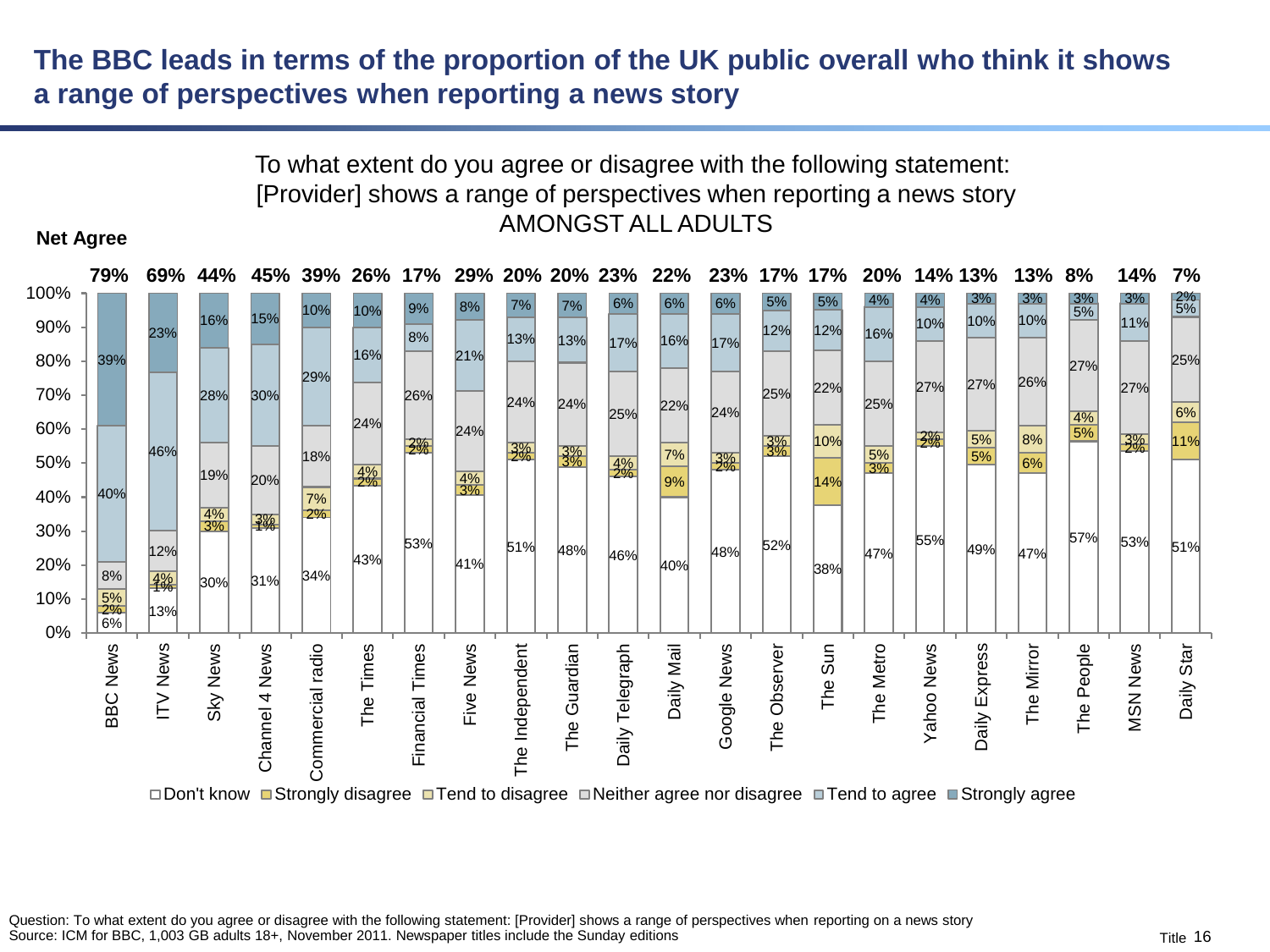## **Excluding those saying 'Don't know', significantly more people believe that the BBC shows a range of perspectives when reporting a news story compared with the next nearest provider (ITV News)**

To what extent do you agree or disagree with the following statement: [Provider] shows a range of perspectives when reporting a news story AMONGST ADULTS EXPRESSING AN OPINION



#### **Net Agree**

Question: To what extent do you agree or disagree with the following statement: [Provider] shows a range of perspectives when reporting a news story Source: ICM for BBC, GB adults 18+ who give a rating on the scale, November 2011. Newspaper titles include the Sunday editions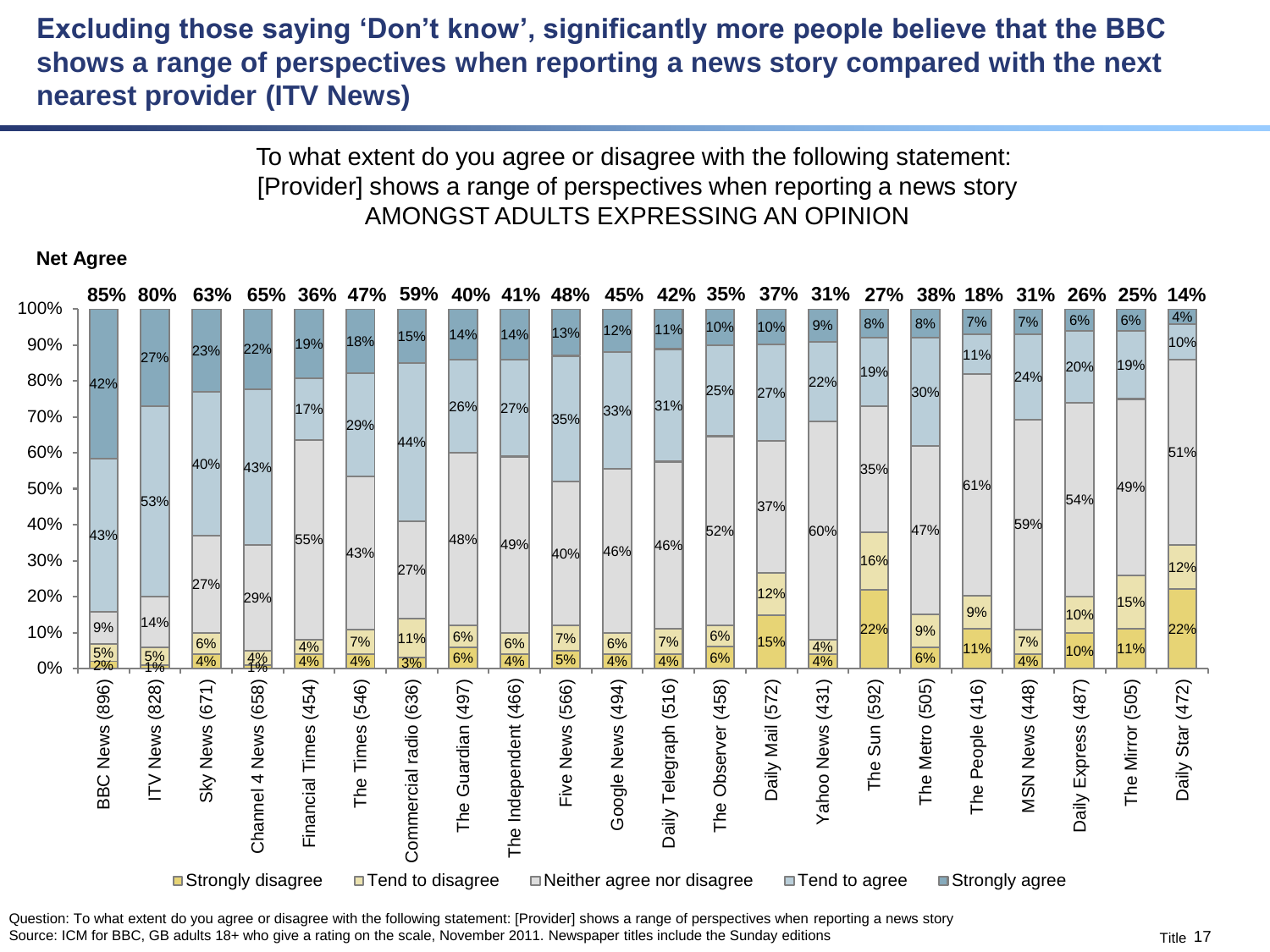Accuracy and impartiality

Range of perspectives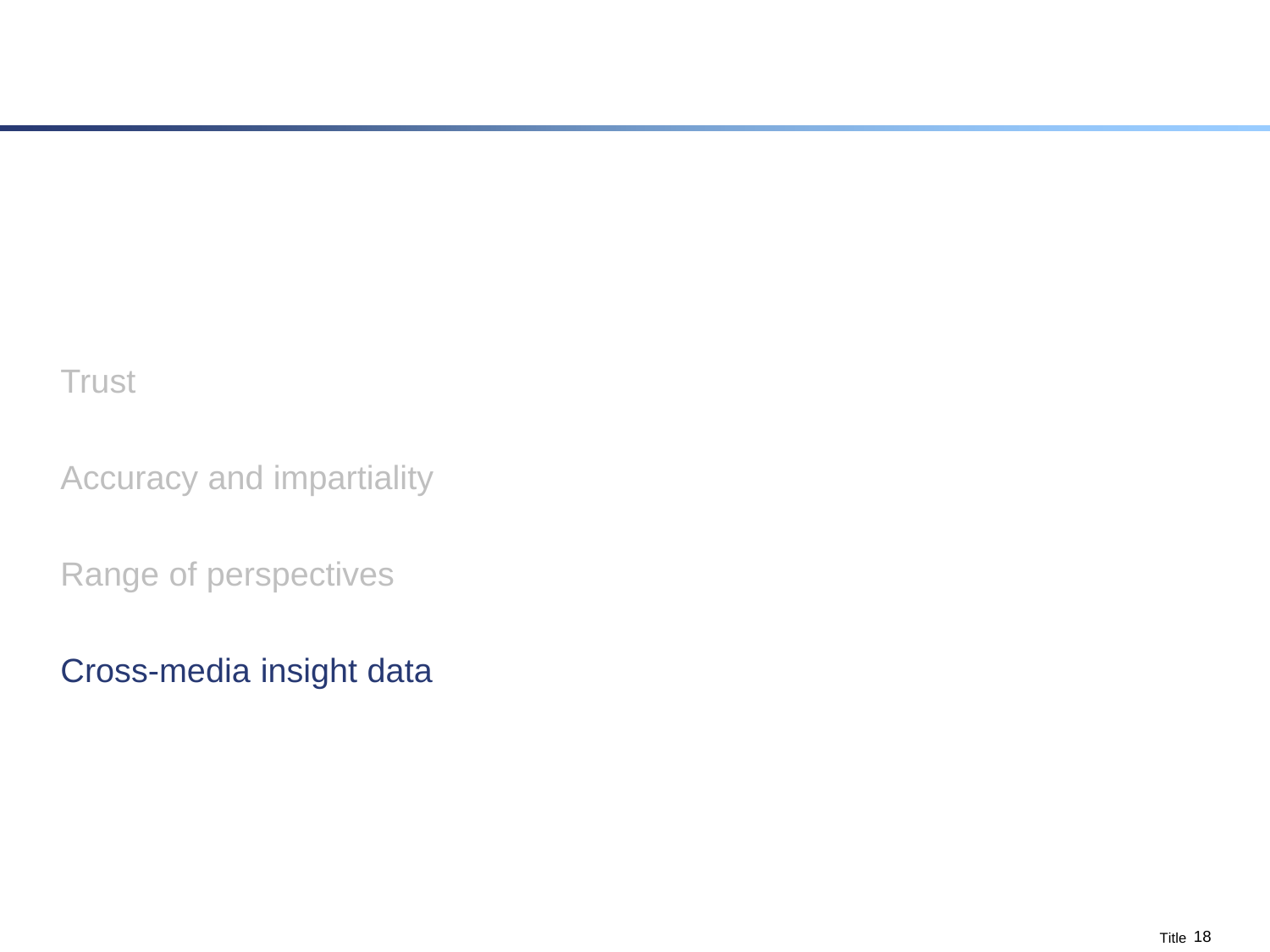Since 2008, GfK has been running for the BBC what we believe to be the only continuous cross-media survey. Each week a sample of 650 UK adults (a different 650 each week) record their media consumption across television, radio, online, teletext , red button, mobile and on-demand. This Cross-Media Insight survey (CMI) is representative of the UK population 16+, and respondents complete the survey each day for a week, either online or over the telephone. Each day for the week that they are involved in the survey, they record what television, radio and online content they consumed the previous day. This daily survey covers:

- 88 television channels ( 16 at a programme level and the remainder at a channel level)
- 75 radio stations (c50 stations at a programme level; the remainder at a station level)
- c100 websites.

Then, in an additional survey at the end of the week, respondents state whether during that week they consumed any content via teletext, red button, mobile, on-demand or DVD, and they record their newspaper readership that week**.** 

From the point of view of news, each day of the week respondents indicate which, if any, news programmes they watched the previous day on terrestrial television channels; which rolling news channels they watched; and any news websites visited. At the end of the week, they state whether during that week they consumed news through teletext, red button or mobile and from which news providers this content came; and which, if any, daily or Sunday newspapers they read that week. Whilst the survey is extensive, covering well over 100 pieces of news output, there are still some limitations in the data collected. For example, the survey does not itemise the bulletins on BBC radio or on commercial radio, nor does it itemise the one-minute news summary on BBC One or the news output on BBC Three. However, reasonable assumptions can be made on the likelihood of individuals having consumed news on these services by using their responses on the times at which they use these services and/or their responses on the length of time they use them for.

No methodology is perfect in any research, and that is inevitably the case in an area as complex as cross-media measurement. To this end, CMI reveals some methodological points about asking respondents to record their news consumption on a daily basis. For example, the reach figures for television news from CMI (captured through the respondents indicating what they watched yesterday) can be lower for all television channels than that measured by BARB through metered data.